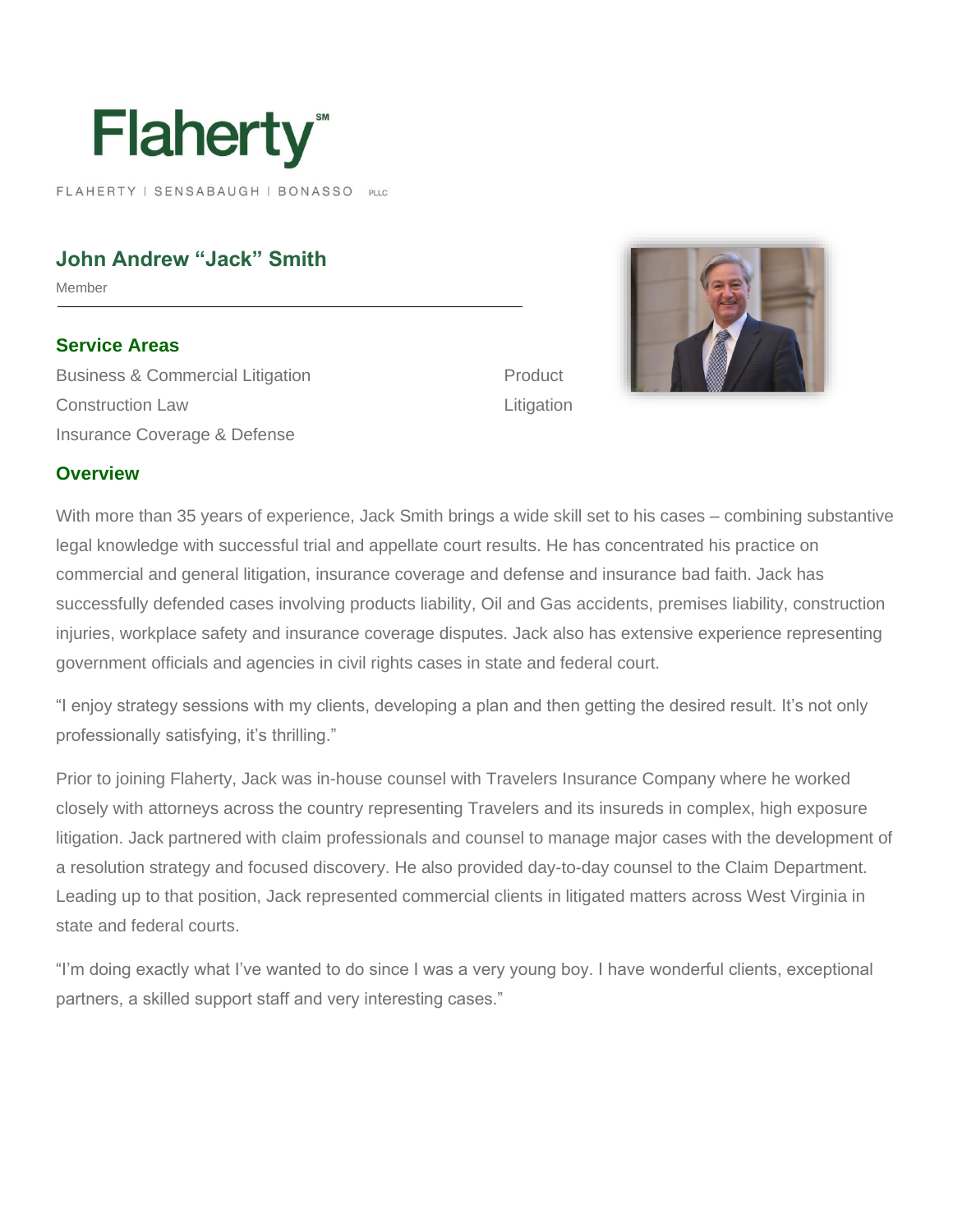#### John Andrew "Jack" Smith

# Flaher

### **Education**

- West Virginia University College of Law, J.D., 1982.
	- o Member Law Review, Order of Barristers, Moot Court Board, Federal Court Moot Court Team, Articles Editor for The Journal of College and University Law.
- Wheeling Jesuit University, B.S. Business Administration, Summa Cum Laude, 1979.
	- o Recipient, Wall Street Journal Award as Outstanding Business Administration Student.

#### **Court Admissions**

- United States Supreme Court
- United States Court of Appeals for the Fourth Circuit
- Supreme Court of Appeals of West Virginia
- United States District Court for the Southern District of West Virginia
- United States District Court for the Northern District of West Virginia

#### **Representative Cases**

- Cozort v. Selco Constr. Servs.,2014 U.S. Dist. LEXIS 79833,2014 WL 2619084(S.D. W. Va. June 12, 2014) Represented owner and operator of gas well in a case involving personal injury as a result of a gas explosion.
- Davis v. White, No. 00-1524, United States Court of Appeals for the Fourth Circuit, 2000 U.S. App. LEXIS 23843, September 27, 2000, Decided.
- Hamrick v. West Virginia, No. 00-6748, United States Court of Appeals for the Fourth Circuit, 2000 U.S. App. LEXIS 18016, July 25, 2000, Decided.
- Gary Canterbury v. Mountain Enters., No. 99-2503, United States Court of Appeals for the Fourth Circuit, 20000 U.S. App. LEXIS 17497, July 20, 2000, Decided.
- Davis v. City of Charleston Sanitary Bd., No. 99-2592, United States Court of Appeals for the Fourth Circuit, 2000 U.S. App. LEXIS 5466, March 29, 2000, Decided.
- National Union Fire Ins. Co. v. Murray Sheet Metal Co., No. 91-1779, United States Court of Appeals for the Fourth Circuit, 967 F.2d 980; 1992 U.S. App. LEXIS 14257; 22 Fed.R.Serv. 3d (Callaghan) 1141, June 19, 1992, Decided.
- Meckley v. Broaddus Hosp., No. 90-6121, United States Court of Appeals for the Fourth Circuit, 921 F.2d 272; 1990 U.S. App. Lexis 22485, December 26, 1990, Decided.
- Meckley v. Broaddus Hosp., No. 90-6121, United States Court of Appeals for the Fourth Circuit, 918 F.2d 173; 1990 U.S. App. LEXIS 20256, November 19, 1990, Decided.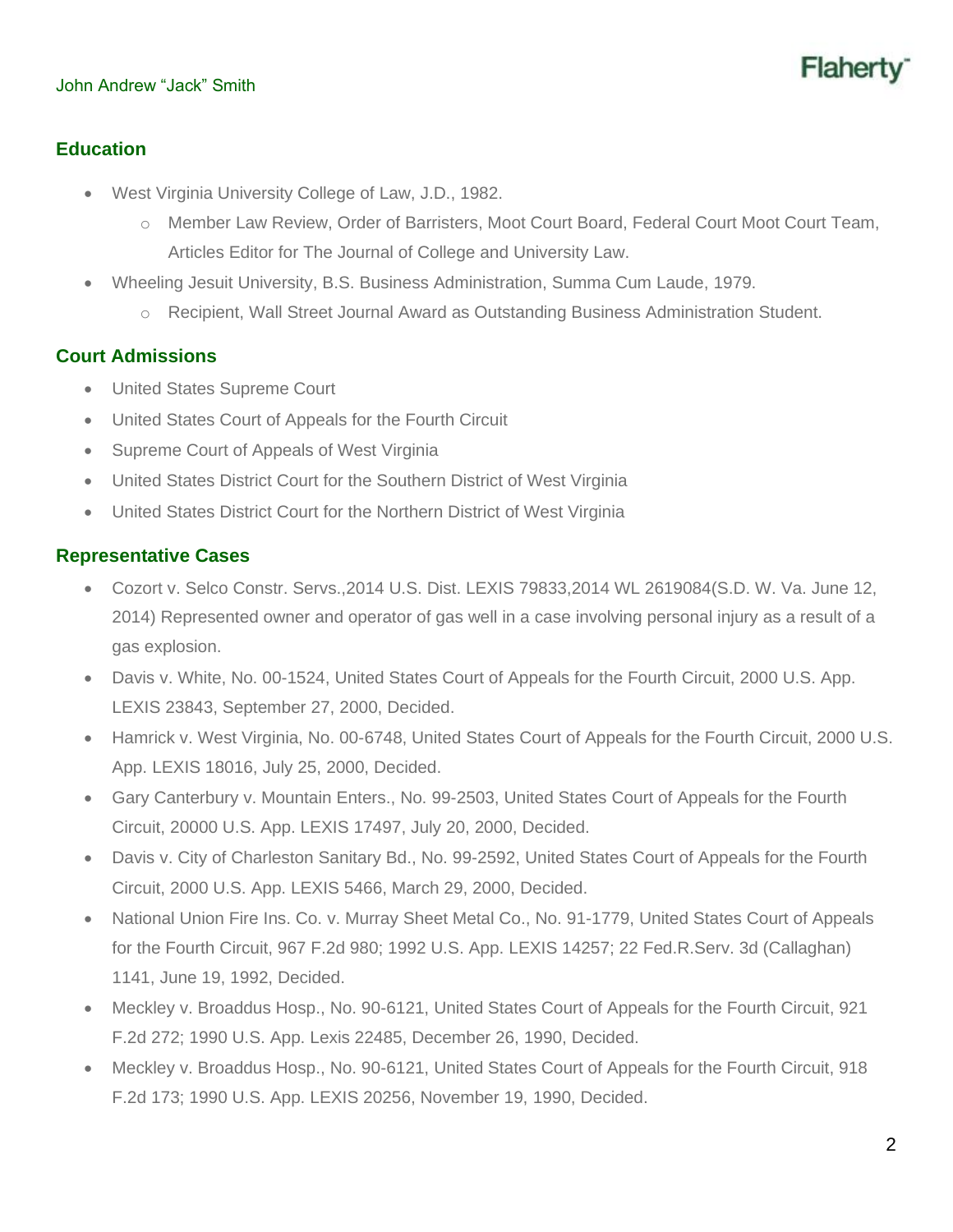#### John Andrew "Jack" Smith

- Burnside v. Raines Imports, Inc., No. 88-3866, United States Court of Appeals for the Fourth Circuit, 865 F.2d 1257; 1988 U.S. App. LEXIS 17771, December 22, 1988, Decided.
- Wheby v. Maryland Cas. Co., No. 88-3940, United States Court of Appeals for the Fourth Circuit, 857 F.2d 1470; 1988 U.S. App. LEXIS 13222, September 6, 1988, Decided.
- Westinghouse Electric Corp. v. West Virginia Dept. of Highways, Nos. 87-2107, 87-2108, United States Court of Appeals for the Fourth Circuit, 845 F.2d 468; 1988 U.S. App. LEXIS 5794, May 2, 1988, Decided.
- Clark v. Milam, Civil Action No. 2:92-0935, United States District Court for the Southern District of West Virginia, Charleston Division, 847 F.Supp. 424; 1994 U.S. Dist. LEXIS 3133, March 15, 1994, Entered.
- Clark v. Milam, Civil Action No. 2:92-0935, United States District Court for the Southern District of West Virginia, Charleston Division, 847 F.Supp. 409; 1994 U.S. Dist. LEXIS 1530, February 10, 1994, Entered.
- Clark v. Milam, Civil Action No. 2:92-0935, United States District Court for the Southern District of West Virginia, Charleston Division, 152 F.R.D. 66; 1993 U.S. Dist. LEXIS 17207, December 1, 1993,Entered.
- Clark v. Milam, Civil Action No. 2:92-0935, United States District Court for the Southern District of West Virginia, Charleston Division, 830 F.Supp. 316; 1993 U.S. Dist. LEXIS 11430, July 22, 1993, Entered.
- Arkwright Mut. Ins. Co. v. National Union Fire Ins. Co., Civil Action No. 6:91-MC-00028, United States District Court for the Southern District of West Virginia, Parkersburg Division, 148 F.R.D. 552; 1993 U.S. Dist. LEXIS 6171; 26 Fed.R.Serv.3d (Callaghan) 719, April 29, 1993, Entered.
- Hall v. Zambelli, Civil Action No. 2:87-0098, United States District Court for the Southern District of West Virginia, Charleston Division, 675 F.Supp. 1023; 1988 U.S. Dist. LEXIS 42; 1988 AMC 1739, January 7, 1988, Decided.
- Hall v. Zambelli, Civil Action No. 2:87-0098, United States District Court for the Southern District of West Virginia, Charleston Division, 669 F.Supp. 753; 1987 U.S. Dist. LEXIS 8557; September 21, 1987, Decided.
- Women's Health Ctr. V. Panepinto, No. 21924, No. 21925, No. 21926, Supreme Court of Appeals of West Virginia, 1991 W.Va. 436, 446 S.E.2d 658; 1993 W.Va. LEXIS 228, Dissenting Opinion dated July 21, 1994.
- State v. Chase Securities, Inc., No. 20863, Supreme Court of Appeals of West Virginia, 188 W.Va. 356; 424 S.E.2d 591; 1992 W.Va. LEXIS 230, September 22, 1992, Submitted, November 25, 1992, Filed.
- West Va. Medical Inst. v. West Va. Pub. Employees Ins. Bd., No. 17898, Supreme Court of Appeals of West Virginia, 180 W.Va. 697; 379 S.E.2d 501; 1989 W.Va. LEXIS 47, April 7, 1989, Filed.

Flaher